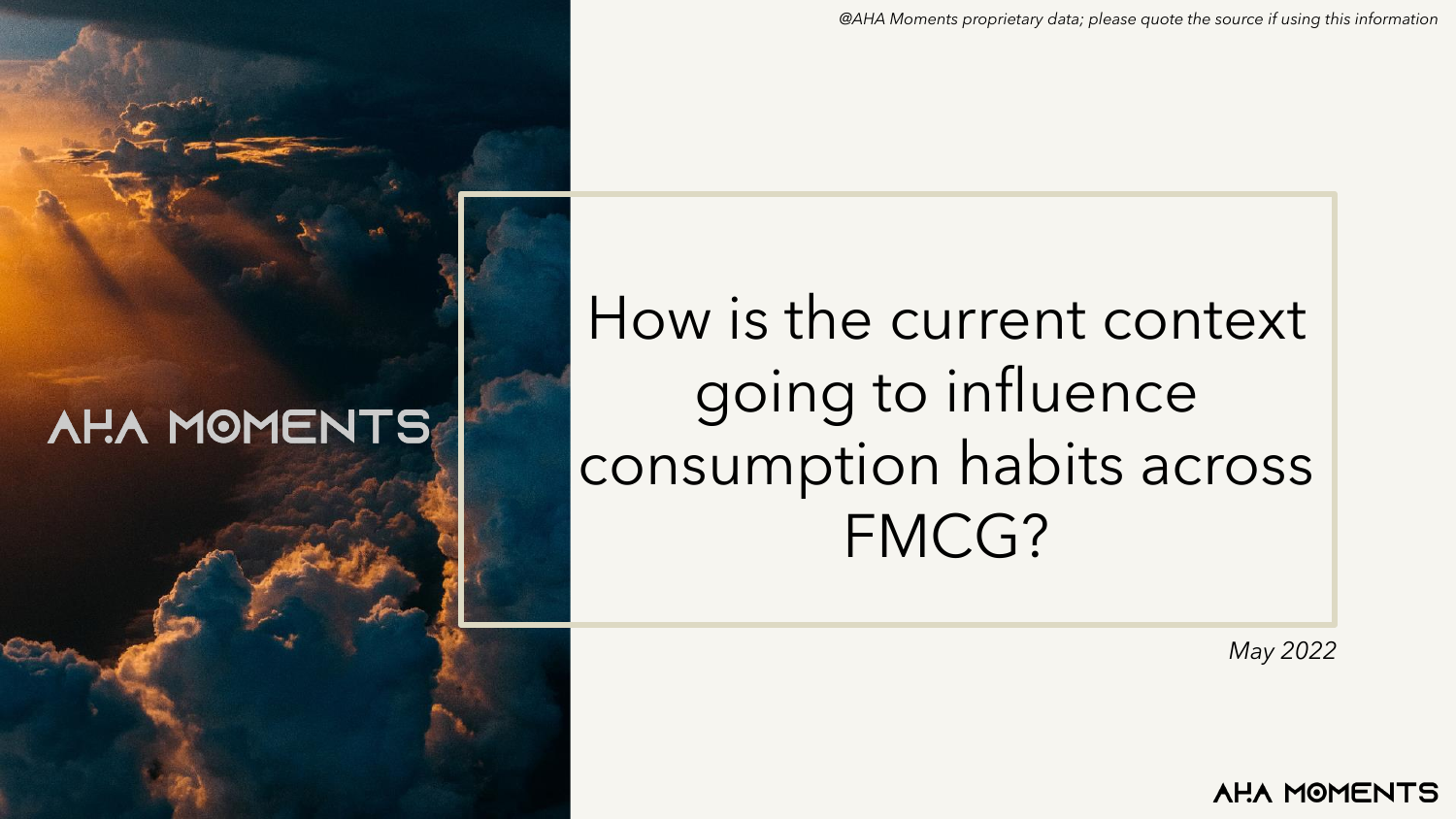#### **Every business professionals wonders how things will evolve.**

We have all been witnessing great changes in the first months of 2022. Producers, retailers, service providers have all met challenges in readapting their plans for this year. In our everyday work life, we discuss with many professionals from marketing, research, sales, trade or management and all had expressed their concerns. Thus, here we are, giving some answers for the many questions floating around your agenda.

### **End consumers have concerns on their side, too – mainly affected by inflation news & facts and ready to drop down their expenses. Top 3 ides to take out:**

- **1.** Decreased Quality of Life and optimism. Perception on QoL decreases vs Q3 of last year, from 6.6 to 6.2, showcasing the impact of the worrying context (inflation top concern). QoL decreases as the age grows, while also as the education and income are at lower tiers, indicating that the elders and the low strata are most affected. There is hope for a better life 5 years from now, but even the optimism level is much tempered now, just 9 months away from the last measurements, when they were much more enthusiastic about the future to come.
- **2. Prices, prices, prices**. Main concerns now revolve around pricing going up on bills, goods and fuel. Ukraine-Russia war comes secondary, and its most prominent facet revolves around the economic impact on Romania, so again inflation matters. The first solution Romanians have at hand is cautiousness in spending their money – done through reducing consumption, hunting promotions or downtrading on more accessible brands.
- **3. Brands downgrade for HH basics, less quantity for beloved treats**. There are categories where downgrading on cheaper brands is more at hand than consuming less – like basic groceries, HH cleaning products or HH disinfectants. Producers & retailers should expect here ana active hunt of promos or rise of economy/ private label brands. On the other hand, there are also beloved treats that consumers would rather consume less, but keep their brand, such as beer, wine & spirits, soft drinks, salty and sweet snacks, but also cosmetics and makeup. For this latter categories, producers & retailers could expect a drop in volumes. Note that Paretos are not so willing to do budget cuts, thus premium line of brands should stay vivid; yet they might also reduce quantities consumed on treats area.

*S t u d y r u n i n A p r i l 2 0 2 2 , o n 9 0 0 R o m a n i a n s , m e n & w o m e n , a g e d 1 8 - 55 y o , u r b a n + r u r a l c o v e r a g e . Data is compared another study run in September 2021, on 1000 Romanians, same profile as above.* Data was collected through an online panel; thus digitalisation bias should be considered.

#### **AHA MOMENTS**

Please read the next slides for more detailed information and data.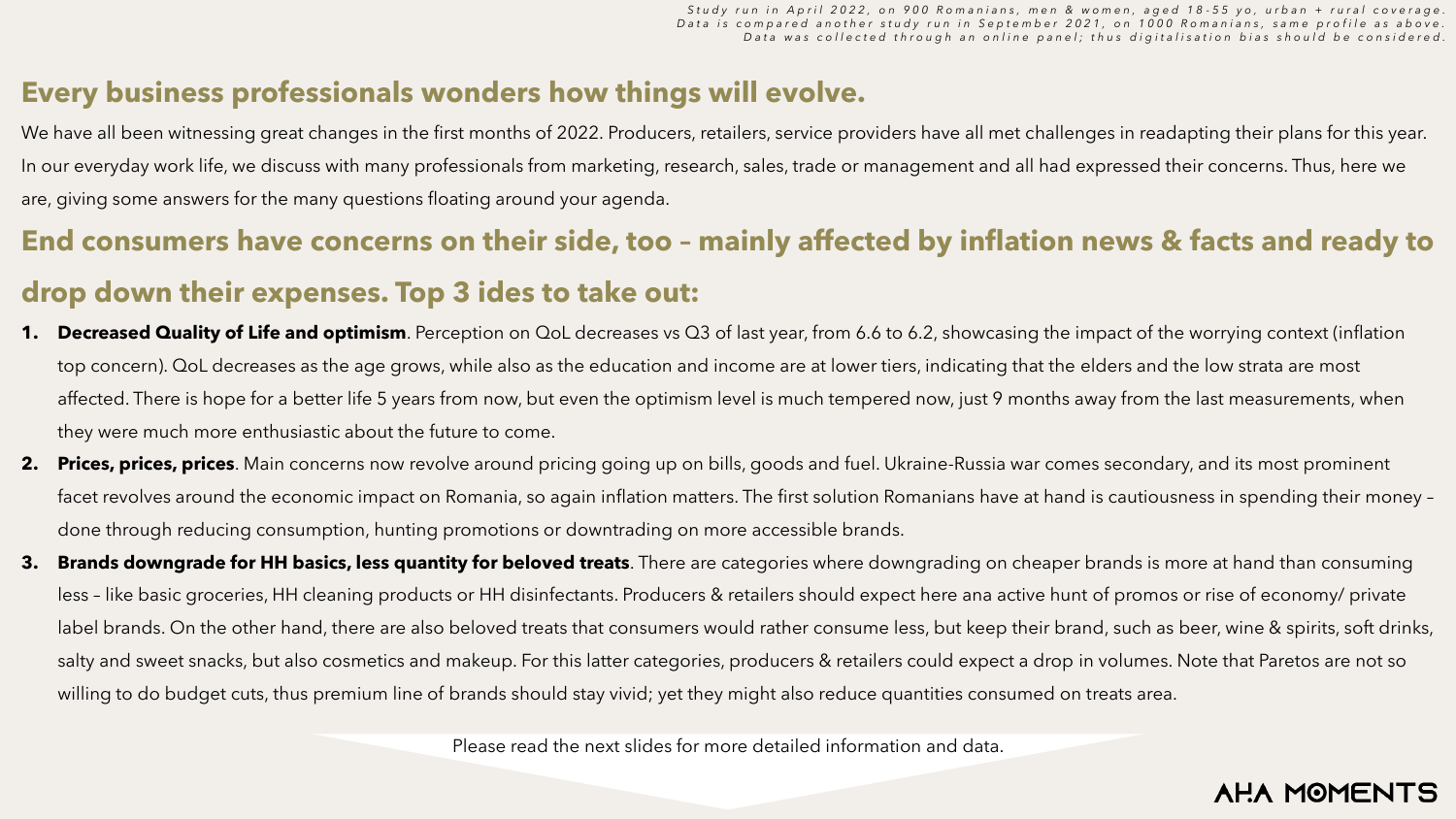Base: N=1000/ N=900 respondents in Sep 2021/ Apr 2022

Q: How is your life now, from a 0 to 10 scale, where 0 is "the poorer life one could have" and 10 is "the best life one could have"? How do you think your life will be after 5 years?

### **AHA MOMENTS**

### **2022 brings a downward to Romanian's perception of their life quality vs. Q3 2021. The future perspective leads to more generous and fulfilled lives, yet optimism is moderated now.**

If the end of 2021 was about COVID-19 hoped to be coming to an end, 2022 has started positively with the hope becoming a fact and pandemia has faded away, However, new concerns came by, such as inflation and the unexpected Ukraine –Russia war alongside its further implication.

Quality of Life (QoL) has notable variations across several socio-demo dimensions:

- Age: the higher the age the lower the QoL, starting at 6.5 for youth and dropping to 6.0 for elders.
- Education & income: a higher social status indicates a better quality of life, for instance QoL is 5.6 for those with low HH income and 7.0 for Paretos\*.
- Kids: spotted in past studies as well, people having children tend to be more content with their life; we see this now, as well, 6.4 vs 6.0 on having not having kids.



\*Pareto = top 20% Romanians, selected by income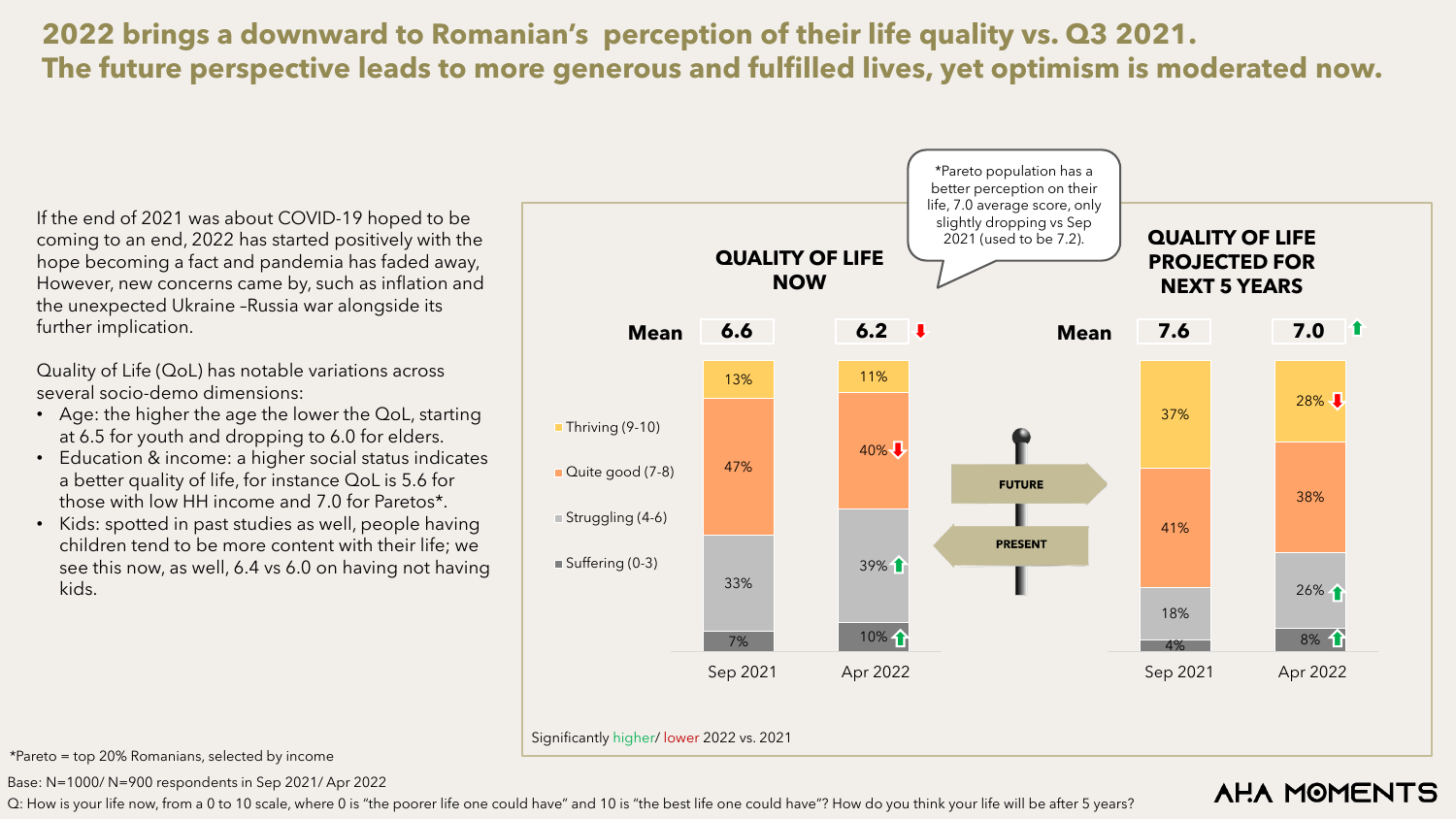Q: What are the top 4 aspects that worry you most in this moment (TOP 4 out of 11 aspects)? How do you feel the context of inflation/ war have affected you? (1-9 scale)

#### Base: Apr 2022 (N=900 respondents)

N= 620 All worried about war

### **AHA MOMENTS**

|                    | <b>INFLATION IMPACT</b><br><b>ON ATTITUDES</b> | <b>WAR IMPACT</b><br><b>ON ATTITUDES</b> |
|--------------------|------------------------------------------------|------------------------------------------|
| money              | 77%                                            | 75%                                      |
| iable sources      | 70%                                            | 70%                                      |
| ricity consumption | 65%                                            | 64%                                      |
| s/promotions       | 57%                                            | 56%                                      |
|                    | 55%                                            | 53%                                      |
| tity consumption   | 51%                                            | 50%                                      |
| plans              | 40%                                            | 36%                                      |
| d products         | 21%                                            | 22%                                      |

N= 798 all worried about inflation

### **Inflation is the outstanding concern, viewed from the personal perspective (not macro). The war is a quiet concern, coming secondary, as people worry about their everyday expenses more.**



Prices, prices, prices is the name of the concerns game now. The value increase for the receipts of services, goods and fuel have become facts (joined by media buzz) and now people take over a cautious mindset around their spendings.

The war is somehow pushed aside for now, since people became more familiarized, and it does not threat RO directly (moderate concern). COVID-19 faded away due to the decreased media, end of restrictions and possibly because people have learned to live with it.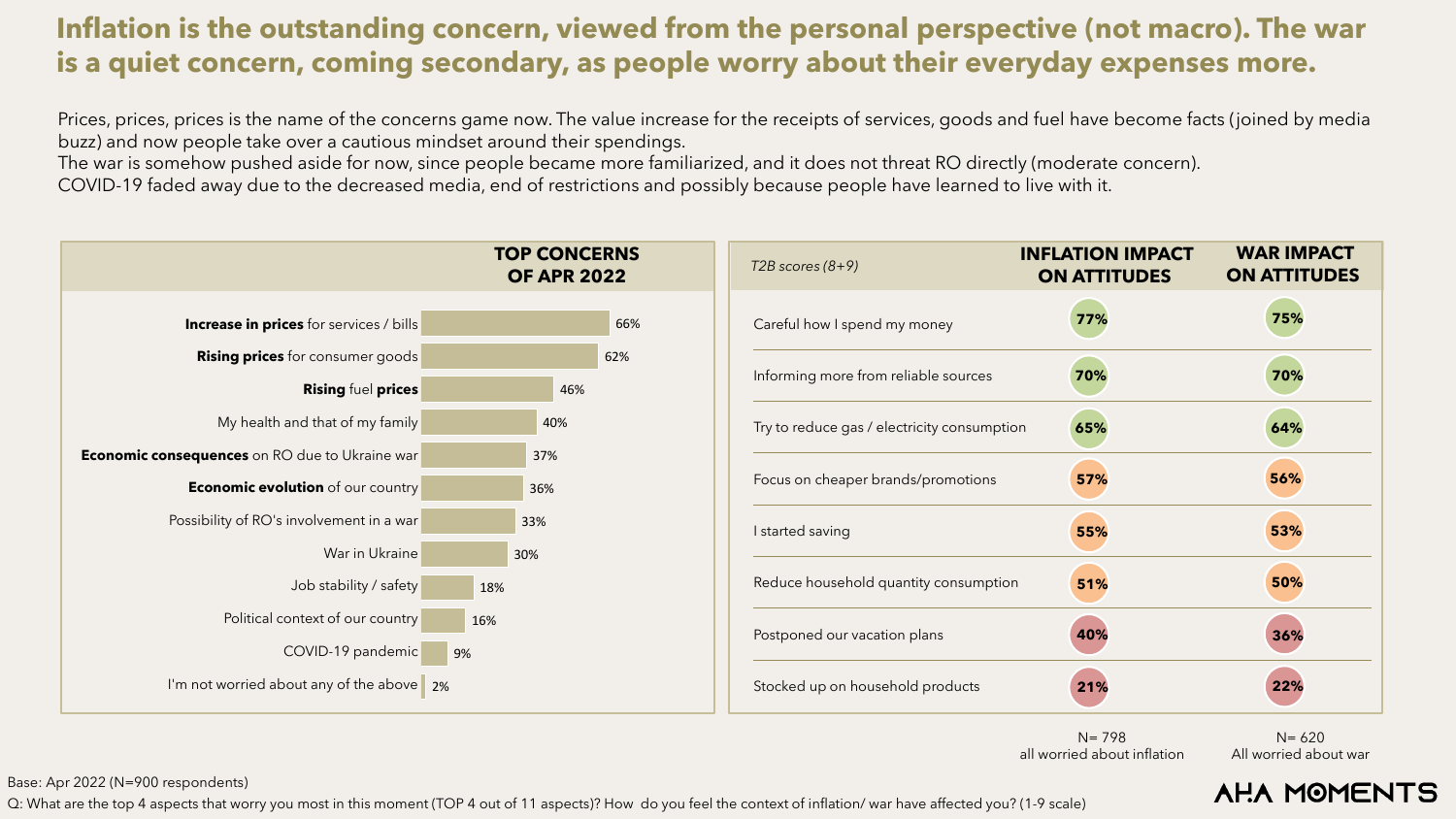|                                                 | Focus on<br>cheaper brands | Buy the <b>same</b><br><b>brands</b> as | Focus on <b>more</b><br>expensive |
|-------------------------------------------------|----------------------------|-----------------------------------------|-----------------------------------|
|                                                 | or promotions              | before                                  | <b>brands</b>                     |
| Basic groceries (wheat, sugar, cooking oil etc) | 42%                        | 56%                                     | 2%                                |
| Meat / fish / sausages                          | 32%                        | 65%                                     | 3%                                |
| Vegetables fruits                               | 31%                        | 65%                                     | 4%                                |
| Canned food                                     | 34%                        | 63%                                     | 3%                                |
| Frozen products                                 | 34%                        | 62%                                     | 4%                                |
| Beer, beer specialties                          | 32%                        | 65%                                     | 3%                                |
| Soft drinks                                     | 30%                        | 67%                                     | 4%                                |
| Salty snacks                                    | 38%                        | 59%                                     | 3%                                |
| <b>Sweets</b>                                   | 38%                        | 57%                                     | 5%                                |
| Bread and pastry                                | 25%                        | 72%                                     | 3%                                |
| Wine and spirits                                | 36%                        | 58%                                     | 6%                                |
| Dairy products                                  | 27%                        | 69%                                     | 3%                                |
| Coffee                                          | 30%                        | 66%                                     | 4%                                |
| Cosmetics and makeup                            | 33%                        | 61%                                     | 5%                                |
| Hygiene and personal care products              | 29%                        | 67%                                     | 4%                                |
| Household care products                         | 37%                        | 60%                                     | 4%                                |
| <b>Baby products</b>                            | 32%                        | 61%                                     | 7%                                |
| Vitamins and nutritional supplements            | 29%                        | 64%                                     | 6%                                |
| Surface / house disinfectants                   | 37%                        | 59%                                     | 4%                                |

|                                                 | Reduce<br>consumption/<br>buy smaller<br>quantities | Buy the same<br>quantities as<br>before | Increase<br>consumption,<br>buy larger<br>quantities |
|-------------------------------------------------|-----------------------------------------------------|-----------------------------------------|------------------------------------------------------|
| Basic groceries (wheat, sugar, cooking oil etc) | 31%                                                 | 66%                                     | 3%                                                   |
| Meat / fish / sausages                          | 32%                                                 | 66%                                     | 2%                                                   |
| Vegetables fruits                               | 20%                                                 | 71%                                     | 9%                                                   |
| <b>Canned food</b>                              | 41%                                                 | 56%                                     | 3%                                                   |
| Frozen products                                 | 38%                                                 | 59%                                     | 3%                                                   |
| Beer, beer specialties                          | 49%                                                 | 49%                                     | 2%                                                   |
| Soft drink                                      | 50%                                                 | 48%                                     | 3%                                                   |
| Salty snacks                                    | 53%                                                 | 45%                                     | 3%                                                   |
| <b>Sweets</b>                                   | 54%                                                 | 44%                                     | 2%                                                   |
| Bread and pastry                                | 27%                                                 | 70%                                     | 2%                                                   |
| Wine and spirits                                | 52%                                                 | 45%                                     | 3%                                                   |
| Dairy products                                  | 24%                                                 | 73%                                     | 4%                                                   |
| Coffee                                          | 29%                                                 | 68%                                     | 3%                                                   |
| <b>Cosmetics and makeup</b>                     | 41%                                                 | 55%                                     | 4%                                                   |
| Hygiene and personal care products              | 22%                                                 | 74%                                     | 4%                                                   |
| Household care products                         | 26%                                                 | 70%                                     | 4%                                                   |
| <b>Baby products</b>                            | 28%                                                 | 64%                                     | 8%                                                   |
| Vitamins and nutritional supplements            | 33%                                                 | 62%                                     | 5%                                                   |
| Surface / house disinfectants                   | 29%                                                 | 67%                                     | 4%                                                   |

#### **AHA MOMENTS**

#### **ATTITUDES ON BRANDS ATTITUDES ON QUANTITIES**

Q: When you think about near future HH shopping, what plans do you have for the following categories? Base: Apr 2022 (N=900 respondents in total, varying per category on consumers/ shoppers/ all those applicable for each category)

#### **Brands downgrade for HH basics, less quantity for beloved treats.**

Romanians are not willing to fully compromise the self-treat area and therefore plan to buy a lower quantity, but keep their favourite brands. This happened for categories such as beer, wine & spirits, soft drinks, salty and sweet snacks, but also cosmetics and makeup. Groceries, house cleaning and disinfectants will also be impacted, but from a different perspective, as promotions and more affordable brands will win the shoppers, since reduction of quantities is not a fully feasible option here.

In red, categories with focus on cheaper/ less quantity for more than 35% of their audience.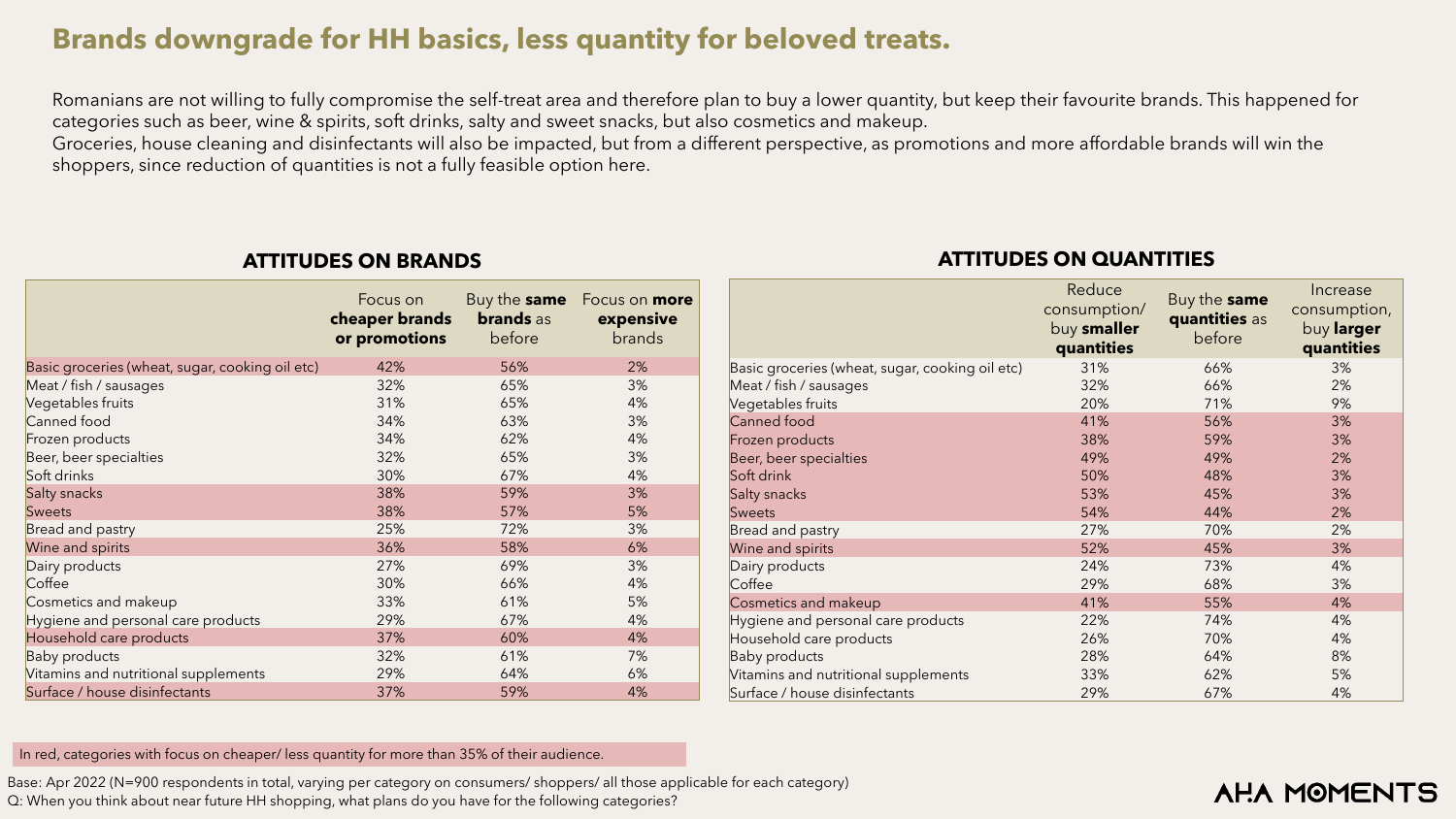#### **A considerable pool of people will restrain their expenses (77%), yet slightly more on quantity downsizing than brand downgrading.**

*% Fo c u s o n c h e a p e r b ra n d s o r p ro m o t i o n s*



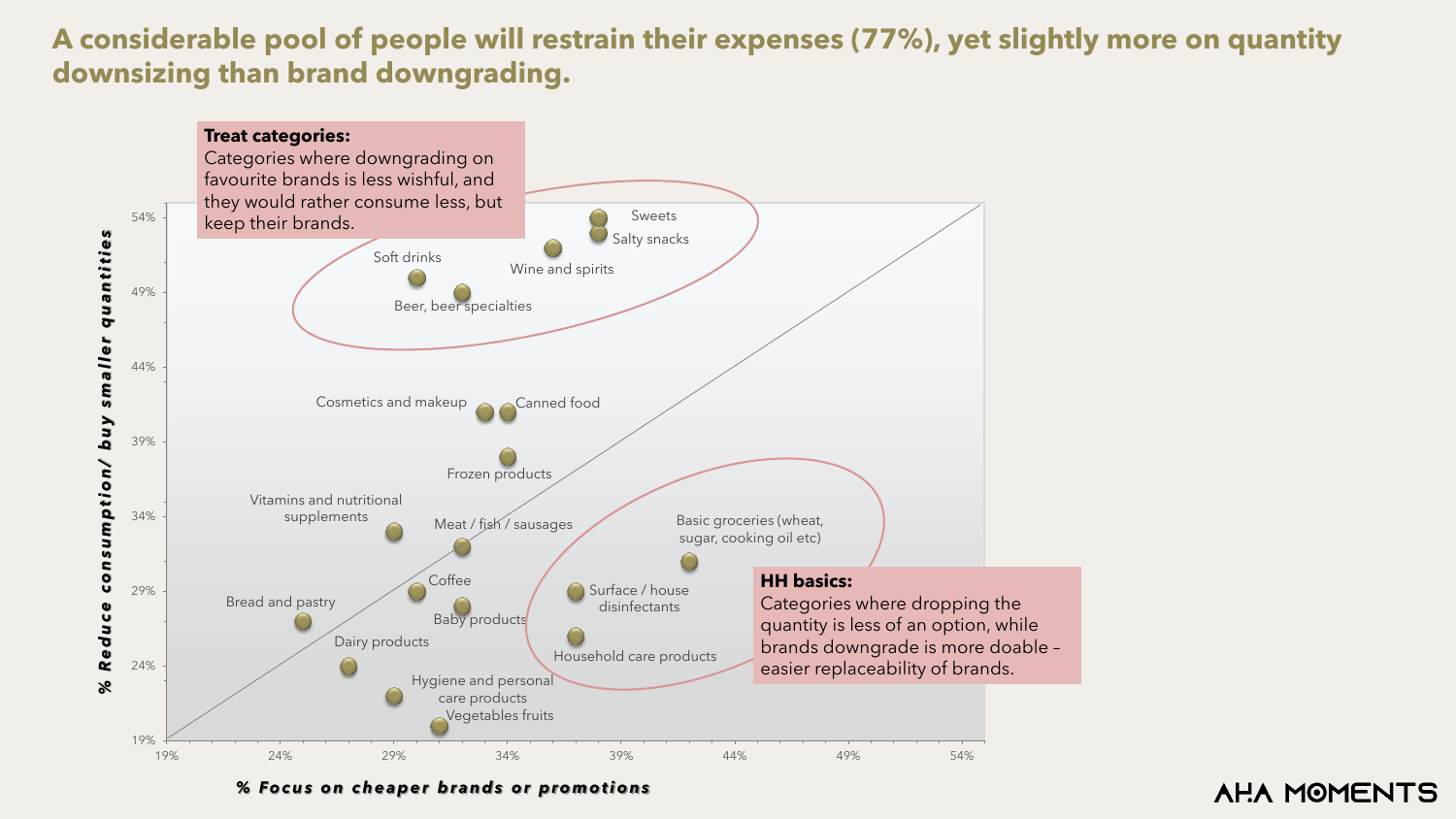|                                                 | <b>All</b><br>respondents | <b>Pareto</b><br>audience* | Index<br>(Pareto/All) |                                                 | <b>All</b><br>respondents | <b>Pareto</b><br>audience* | Index<br>(Pareto/All) |
|-------------------------------------------------|---------------------------|----------------------------|-----------------------|-------------------------------------------------|---------------------------|----------------------------|-----------------------|
| Basic groceries (wheat, sugar, cooking oil etc) | 42%                       | 27%                        | 66                    | Basic groceries (wheat, sugar, cooking oil etc) | 31%                       | 18%                        | 57                    |
| Meat / fish / sausages                          | 32%                       | 16%                        | 49!                   | Meat / fish / sausages                          | 32%                       | 22%                        | 69                    |
| Vegetables fruits                               | 31%                       | 16%                        | 53                    | Vegetables fruits                               | 20%                       | 8%                         | 41!                   |
| Canned food                                     | 34%                       | 18%                        | 54                    | Canned food                                     | 41%                       | 27%                        | 66                    |
| Frozen products                                 | 34%                       | 19%                        | 56                    | Frozen products                                 | 38%                       | 28%                        | 75                    |
| Beer, beer specialties                          | 32%                       | 16%                        | 50                    | Beer, beer specialties                          | 49%                       | 34%                        | 69                    |
| Soft drinks                                     | 30%                       | 14%                        | 46 !                  | Soft drink                                      | 50%                       | 42%                        | 84                    |
| Salty snacks                                    | 38%                       | 20%                        | 53                    | Salty snacks                                    | 53%                       | 40%                        | 76                    |
| Sweets                                          | 38%                       | 21%                        | 55                    | <b>Sweets</b>                                   | 54%                       | 48%                        | 89                    |
| Bread and pastry                                | 25%                       | 12%                        | 48 !                  | Bread and pastry                                | 27%                       | 23%                        | 83                    |
| Wine and spirits                                | 36%                       | 22%                        | 61                    | Wine and spirits                                | 52%                       | 37%                        | 72                    |
| Dairy products                                  | 27%                       | 11%                        | 41!                   | Dairy products                                  | 24%                       | 15%                        | 65                    |
| Coffee                                          | 30%                       | 12%                        | 42!                   | Coffee                                          | 29%                       | 18%                        | 63                    |
| Cosmetics and makeup                            | 33%                       | 18%                        | 53                    | Cosmetics and makeup                            | 41%                       | 28%                        | 69                    |
| Hygiene and personal care products              | 29%                       | 16%                        | 55                    | Hygiene and personal care products              | 22%                       | 12%                        | 53                    |
| Household care products                         | 37%                       | 21%                        | 57                    | Household care products                         | 26%                       | 15%                        | 58                    |
| Baby products                                   | 32%                       | 12%                        | 37!                   | Baby products                                   | 28%                       | 13%                        | 46                    |
| Vitamins and nutritional supplements            | 29%                       | 16%                        | 55                    | Vitamins and nutritional supplements            | 33%                       | 21%                        | 65                    |
| Surface / house disinfectants                   | 37%                       | 21%                        | 56                    | Surface / house disinfectants                   | 29%                       | 16%                        | 55                    |

#### **FOCUS ON CHEAPER BRANDS/ PROMOS FOCUS ON LOWER QUANTITY**

### **Pareto's state of mind is very clear: not so pressured to restrain their budget, and if they do it, they opt for lower quantities, being reluctant to brand downsizing.**

Focus on cheaper brands/ promos – see how the table has no red highlights on Pareto audience, as none of the categories overrun 30%. The greatest differences vs overall population come upon baby products, dairy, meat, bread and soft drinks – where Pareto is not willing to downgrade on brands. Focus on lower quantities – we see some red highlights for Paretos as well, affecting the same treat categories affected on overall population – thus alcohol, soft drinks, sweet & salty snacks are the categories where producers could expect volume drops (regardless of the premiumization of the subcategory/ brand lines).

In red highlight, categories with focus on cheaper/ less quantity for more than 35% of their audience.

In blue text, low indexes (<50), indicating that Pareto would not go for cheaper brands/ lower quantities.

\*Pareto = top 20% Romanians, selected by income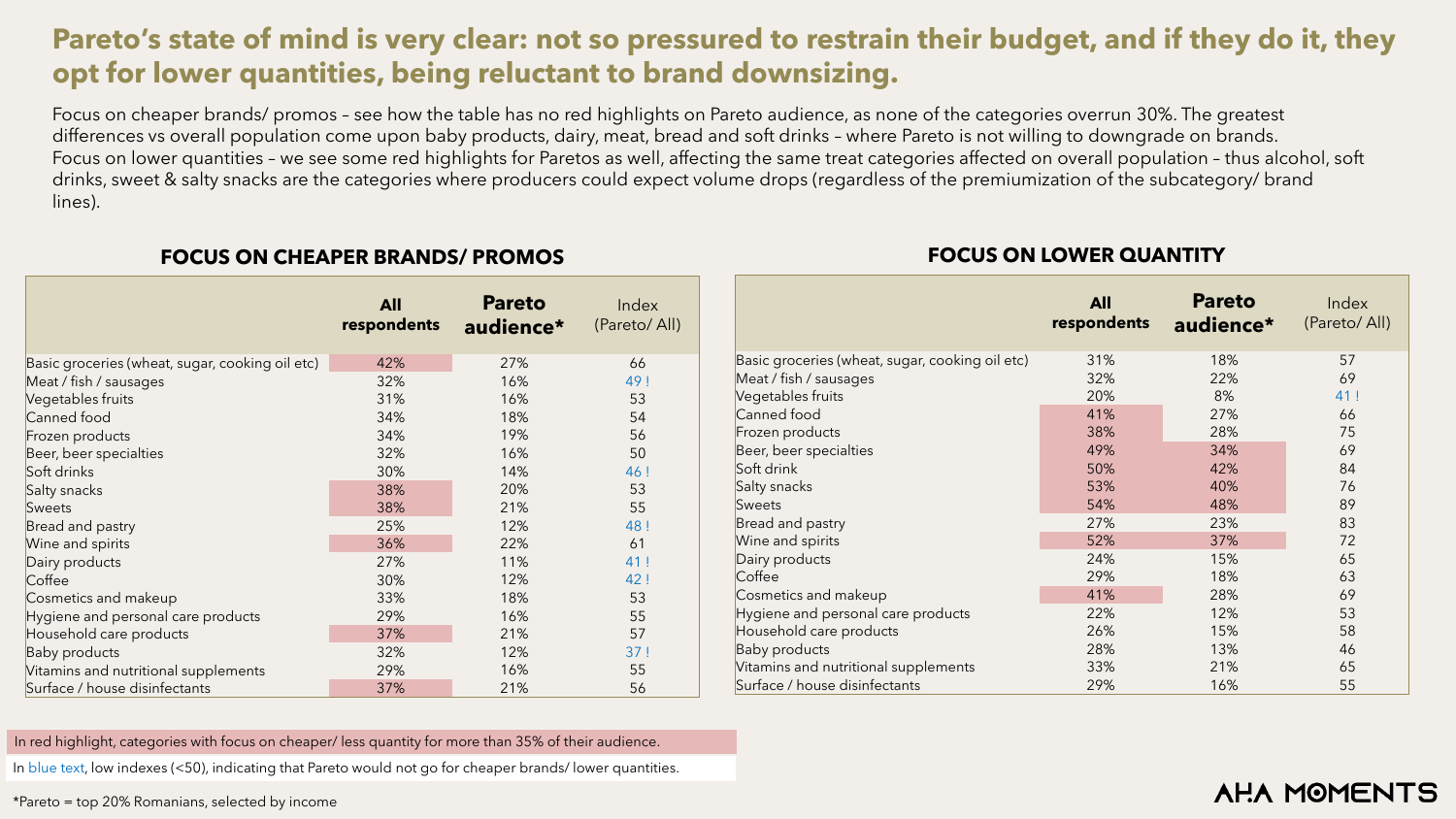Q: To what extent would you recommend Romania to your acquaintance as a country to live in?

Q: Thinking about the next 12 months would you plan to emigrate?

Base: Sep 2021 (N=1000 respondents); Apr 2022 (N=900 respondents)

Significantly higher/ lower 2022 vs. 2021

### **Events of recent months had a great impact on Romanians' attitudes about their country – they would not recommend it as a place to live for other, while even for themselves they are less certain they should stay**



If Romania would be a service provider, then, unfortunately, users experience would be unsatisfactory. Compared to 2021, Romanian population appear more pessimistic & lost its faith to some extent (lower recommendation and less optimistic when it comes to Romania's potential). The recent happenings (especially inflation, war, COVID-19 repercussions) weakened their state of mind.

## 3% 2% 5% 7% 18% 22% <del>1</del> 21% 22% 54% 47% Jan-00 Jan-00 **SEP 2021 APR 2022**

#### **EMIGRATION IN THE NEXT YEAR**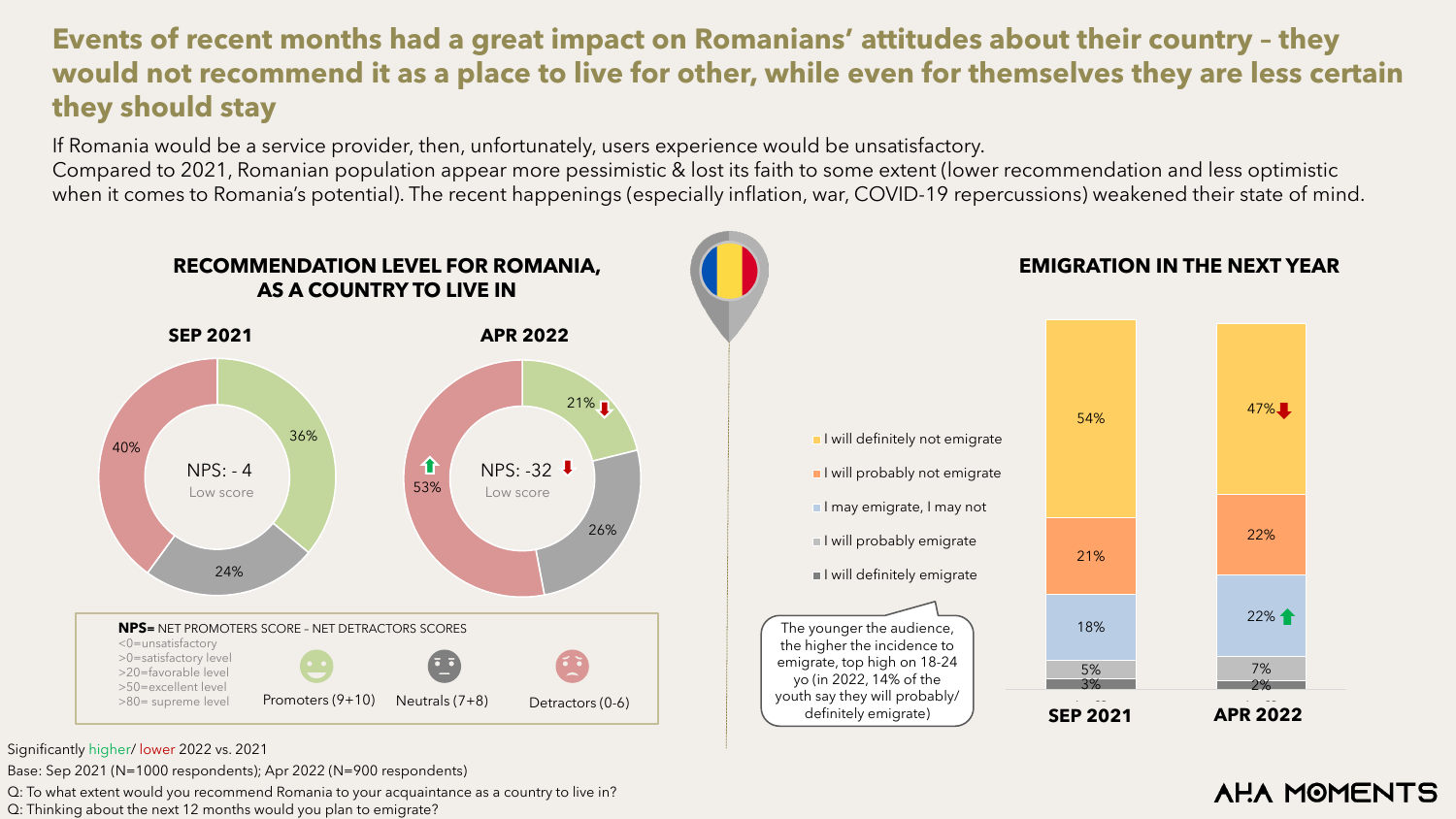#### **DO YOU BELIEVE IN ROMANIA'S POTENTIAL**

#### Believing in Romanis and its potential is moderate, and has gone downwards in 2022 vs Q3 2021.

Q: Do you believe in Romania, do you believe in its potential? Base: Sep 2021 (N=1000 respondents); Apr 2022 (N=900 respondents) Significantly higher/ lower 2022 vs. 2021



Compared to 2021, Romania's commercial target appears more pessimistic, loosing trust to some extent that Romania may get to reach its potential. The recent happenings (especially inflation, war, but also remanent COVID-19 effects) weakened their state of mind.